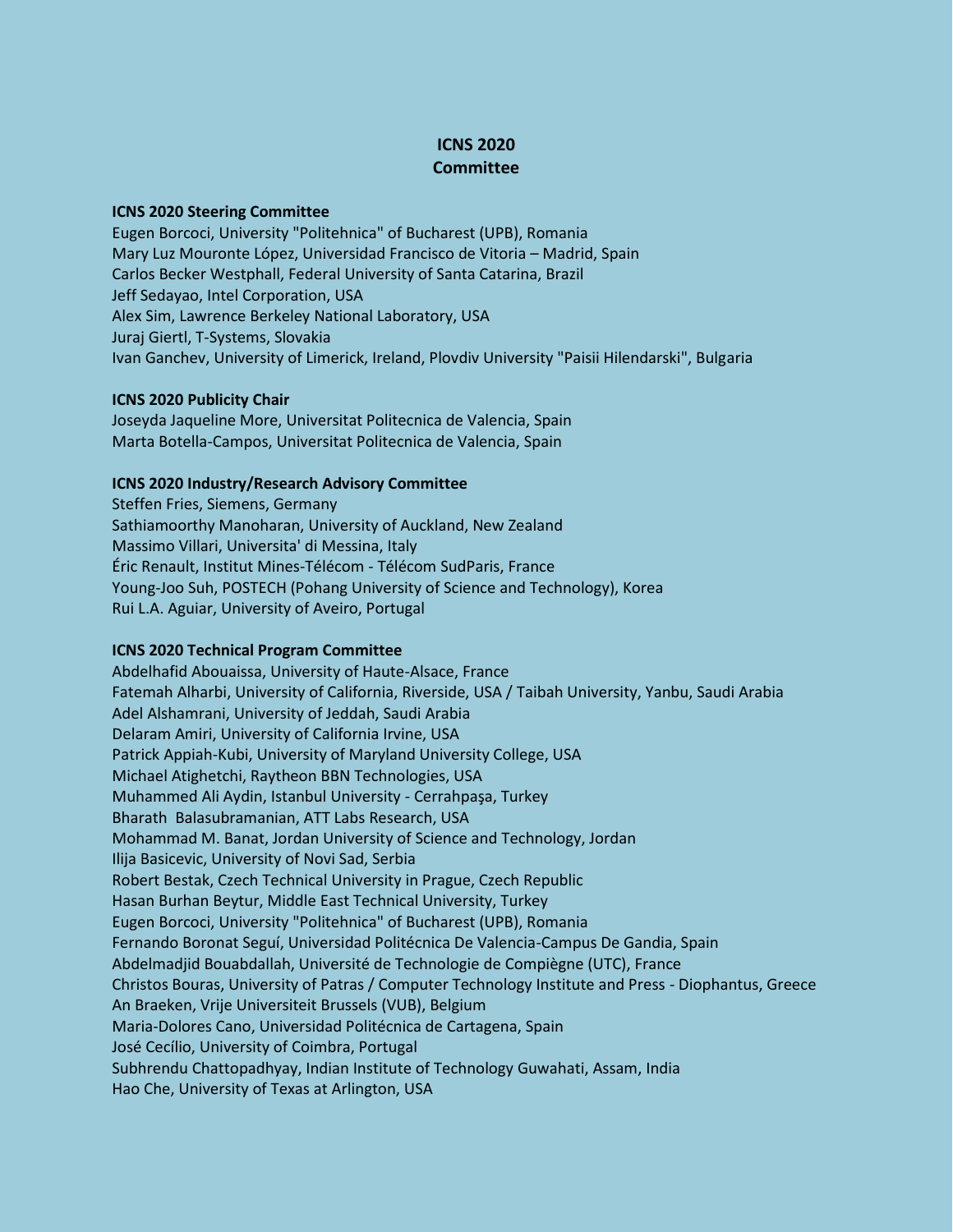Jorge A. Cobb, The University of Texas at Dallas, USA Kevin Daimi, University of Detroit Mercy, USA Philip Davies, Bournemouth University, UK Babu R. Dawadi, Tribhuvan University, Nepal Eric Diehl, Sony Pictures Entertainment, USA Ivanna Dronyuk, Lviv Polytechnic National University, Ukraine Pengyuan Du, Facebook Inc., USA Peter Edge, Cisco Network Academy Global Advisory Board / Computing and Information Technology Research and Education New Zealand (CITRENZ) / Ara Institute of Canterbury / University of Southern Queensland (USQ) / Telecommunications Users Association of NZ (TUANZ), New Zealand Gledson Elias, Federal University of Paraíba (UFPB), Brazil Sai Mounika Errapotu, University of Texas at El Paso, USA Reza Fathi, University of Houston, USA Olga Fedevych, Lviv Polytechnic National University, Ukraine Steffen Fries, Siemens, Germany Marco Furini, University of Modena and Reggio Emilia, Italy Ivan Ganchev, University of Limerick, Ireland / Plovdiv University "Paisii Hilendarski", Bulgaria Juraj Giertl, T-Systems, Slovakia Zaher Haddad, Al-Aqsa University, Gaza, Palestine Enrique Hernández Orallo, Universidad Politécnica de Valencia, Spain Bilal Hussain, Scuola Superiore Sant'Anna, Pisa, Italy Khondkar R. Islam, George Mason University, USA Jacek Izydorczyk, Silesian University of Technology, Gliwice, Poland Yiming Ji, Georgia Southern University, USA Wenchao Jiang, Singapore University of Technology and Design (SUTD), Singapore Sashidhar Ram Joshi, Tribhuvan University, Nepal Sokratis K. Katsikas, Center for Cyber & Information Security | Norwegian University of Science & Technology (NTNU), Norway Maxim Kalinin, Peter the Great St. Petersburg Polytechnic University, Russia Kyungtae Kang, Hanyang University, Korea Pinar Kirci, Istanbul University-Cerrahpasa, Turkey Masoomeh Javidi Kishi, Lehigh University, USA Jerzy Konorski, Gdansk University of Technology, Poland Loïc Lagadec, Ensta Bretagne, France Mikel Larrea, University of the Basque Country UPV/EHU, Spain Yiu-Wing Leung, Hong Kong Baptist University, Kowloon Tong, Hong Kong Beibei Li, College of Cybersecurity | Sichuan University, Chengdu, China Xin Li, Google, USA Qiang Liu, The University of North Carolina at Charlotte, USA Zoubir Mammeri, Toulouse University, France Sathiamoorthy Manoharan, University of Auckland, New Zealand Daniel Marfil, Universidad Politécnica de Valencia, Spain Sami Marzook Alesawi, King Abdulaziz University, Rabigh, Saudi Arabia Ivan Mezei, University of Novi Sad, Serbia Mario Montagud, i2CAT Foundation & University of Valencia, Spain Habib Mostafaei, Technical University Berlin, Germany Mary Luz Mouronte López, Higher Polytechnic School | Universidad Francisco de Vitoria - Madrid, Spain Gianfranco Nencioni, University of Stavanger, Norway